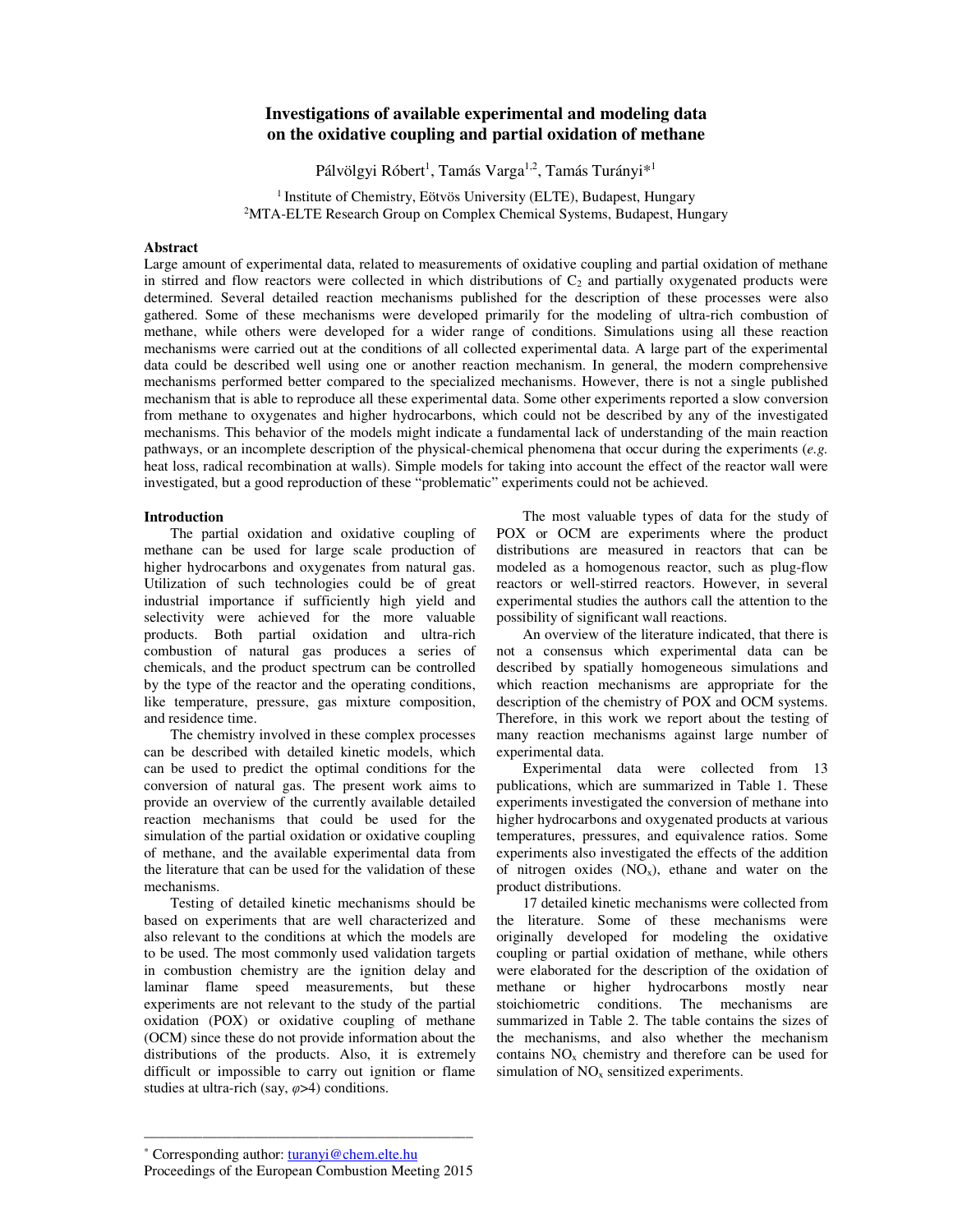| Short identifier | Reference         | <b>Experiment Type</b>     | Observed products                                                                                                                                                                                                          |  |  |
|------------------|-------------------|----------------------------|----------------------------------------------------------------------------------------------------------------------------------------------------------------------------------------------------------------------------|--|--|
| Keramiotis 2012  | [1]               | <b>OCM</b>                 | $H_2$ , CO,CO <sub>2</sub> , C <sub>2</sub> H <sub>6</sub> , C <sub>2</sub> H <sub>4</sub> , C <sub>2</sub> H <sub>2</sub> , C <sub>3</sub> H <sub>6</sub> , C <sub>3</sub> H <sub>4</sub> , C <sub>6</sub> H <sub>6</sub> |  |  |
| Zhang 2011       | [2]               | <b>OCM</b>                 | $H_2$ , CO, CO <sub>2</sub> , C <sub>2</sub> H <sub>4</sub> , C <sub>2</sub> H <sub>6</sub> , HCHO                                                                                                                         |  |  |
| Rasmussen 2008   | $\lceil 3 \rceil$ | POX <sup>1</sup>           | $CH_4$ , O <sub>2</sub> , CH <sub>3</sub> OH, CO, CO <sub>2</sub> , C <sub>2</sub> H <sub>6</sub> , C <sub>2</sub> H <sub>5</sub> OH                                                                                       |  |  |
| Rasmussen 2008   | [4]               | <b>POX</b>                 | $CH_4$ , O <sub>2</sub> , CO, CO <sub>2</sub> , C <sub>2</sub> H <sub>4</sub> , C <sub>2</sub> H <sub>6</sub> , CH <sub>3</sub> OH, C <sub>2</sub> H <sub>5</sub> OH                                                       |  |  |
| Rasmussen 2008   | [5]               | $NOx$ sensitized oxidation | $CH_4$ , O <sub>2</sub> , CO, CO <sub>2</sub> , CH <sub>3</sub> OH, NO, NO <sub>2</sub> , CH <sub>3</sub> NO <sub>2</sub>                                                                                                  |  |  |
| Cho 2008         | [6]               | <b>OCM</b>                 | $CO, H2, C2H6, C2H4$                                                                                                                                                                                                       |  |  |
| Bendtsen 2000    | [7]               | $NOx$ sensitized oxidation | $CH_4$ , O <sub>2</sub> , CO, CO <sub>2</sub> , NO, NO <sub>2</sub> , CH <sub>2</sub> O, C <sub>2</sub> H <sub>4</sub> , C <sub>2</sub> H <sub>6</sub>                                                                     |  |  |
| Amano 1998       | [8]               | $NOx$ sensitized oxidation | $CH_4$ , O <sub>2</sub> , CO, CO <sub>2</sub> , H <sub>2</sub> O, C <sub>2</sub> H <sub>6</sub> , C <sub>2</sub> H <sub>4</sub> , CH <sub>2</sub> O                                                                        |  |  |
| Chellappa 1997   | [9]               | <b>POX</b>                 | $CO$ , $CO2$ , $CH3OH$ , HCHO, $H2$                                                                                                                                                                                        |  |  |
| Lodeng 1995      | [10]              | <b>POX</b>                 | CH <sub>3</sub> OH, HCHO, CO, CO <sub>2</sub> , C <sub>2</sub> H <sub>6</sub> , H <sub>2</sub> , H <sub>2</sub> O                                                                                                          |  |  |
| Omata 1994       | [11]              | <b>POX</b>                 | $CH3OH$ , CO, CO <sub>2</sub>                                                                                                                                                                                              |  |  |
| Thomas 1992      | [12]              | <b>POX</b>                 | $CO2$ , CO, HCHO, CH <sub>3</sub> OH                                                                                                                                                                                       |  |  |
| <b>Rytz</b> 1991 | [13]              | <b>POX</b>                 | $CO$ , $CO2$ , $CH3OH$ , $C2H4$                                                                                                                                                                                            |  |  |

**Table 1.** Summary of the investigated experimental papers.

| Mechanism           | Ref.  | Species | Reactions | NO <sub>X</sub> | Line styles used in figures |             |  |
|---------------------|-------|---------|-----------|-----------------|-----------------------------|-------------|--|
| Aramco 2013         | [14]  | 124     | 766       | No              | black                       | solid       |  |
| Zaragosa 2011       | [15]  | 79      | 536       | Yes             | black                       | dashed      |  |
| Dooley 2010         | [16]  | 269     | 1583      | No              | black                       | dash dotted |  |
| <b>NUIG C5 2010</b> | [17]  | 293     | 1593      | No.             | red                         | solid       |  |
| Konnov $v0.6$ 2009  | [18]  | 129     | 1231      | Yes             | red                         | dashed      |  |
| Lopez $2009$        | [19]  | 116     | 962       | Yes             | red                         | dash dotted |  |
| Blanquart 2009      | [20]  | 148     | 928       | No.             | blue                        | solid       |  |
| Zabetta 2008        | [21]  | 60      | 371       | Yes             | blue                        | dashed      |  |
| Glarborg 2008       | [22]  | 97      | 779       | Yes             | blue                        | dash dotted |  |
| Rasmussen 2008      | $[5]$ | 45      | 316       | No              | beige                       | solid       |  |
| Sun 2008            | [23]  | 25      | 39        | N <sub>0</sub>  | beige                       | dashed      |  |
| Ahmed 2007          | [24]  | 246     | 1284      | No              | beige                       | dash dotted |  |
| <b>USC II 2007</b>  | [25]  | 111     | 784       | No              | green                       | solid       |  |
| Konnov $v0.5$ 2005  | [26]  | 127     | 1213      | Yes             | green                       | dashed      |  |
| Hughes 2001         | [27]  | 37      | 175       | No.             | green                       | dash dotted |  |
| GRI 3.0 1999        | [28]  | 53      | 325       | Yes             | orange                      | solid       |  |
| Zanthoff 1990       | [29]  | 28      | 164       | No              | orange                      | dashed      |  |

**Table 2.** The detailed reaction mechanisms investigated. The line styles and colors that are used in the subsequent figures to plot the simulation results with each mechanism are also given here.

We have performed the simulations of all experiments from the referred papers by applying each mechanism to evaluate the performance of these mechanisms at these conditions. It was generally found that smaller mechanisms developed specifically for modeling POX or OCM (e.g Sun 2008, Zanthoff 1990) cannot be applied at a wide range of conditions, and the others had a varying quality of performance for most measurements.

It was also found that some measurements described a relatively slow production of  $C_2$  species or oxygenates while at these conditions none of the experiments could even qualitatively reproduce the experimental results. Therefore the two main possible deviations from the ideal, adiabatic and homogenous conditions, heat-loss and wall reactions, were also investigated.

In the following sections the results and implications are discussed in detail.

### **Comparison of experimental and simulation results**

The simulations of the experiments were performed using the SENKIN program from the CHEMKIN-II package. Both constant pressure adiabatic, and constant temperature simulations were performed. It was found that assuming a constant temperature within the reactor led to a large under prediction of the overall reactivity. Since this behavior was observed for all mechanisms, it could be concluded that the heat produced by the reactions cannot be ignored and therefore adiabatic simulations were performed.

Based on the simulation results, the experimental data could be divided into two categories. The first category consists of the experiments which could be qualitatively reproduced by some of the detailed kinetic mechanisms. Usually the temperature at which conversion from methane occurs and the product yields are slightly shifted compared to the experiments, but the more recent models capture the overall behavior.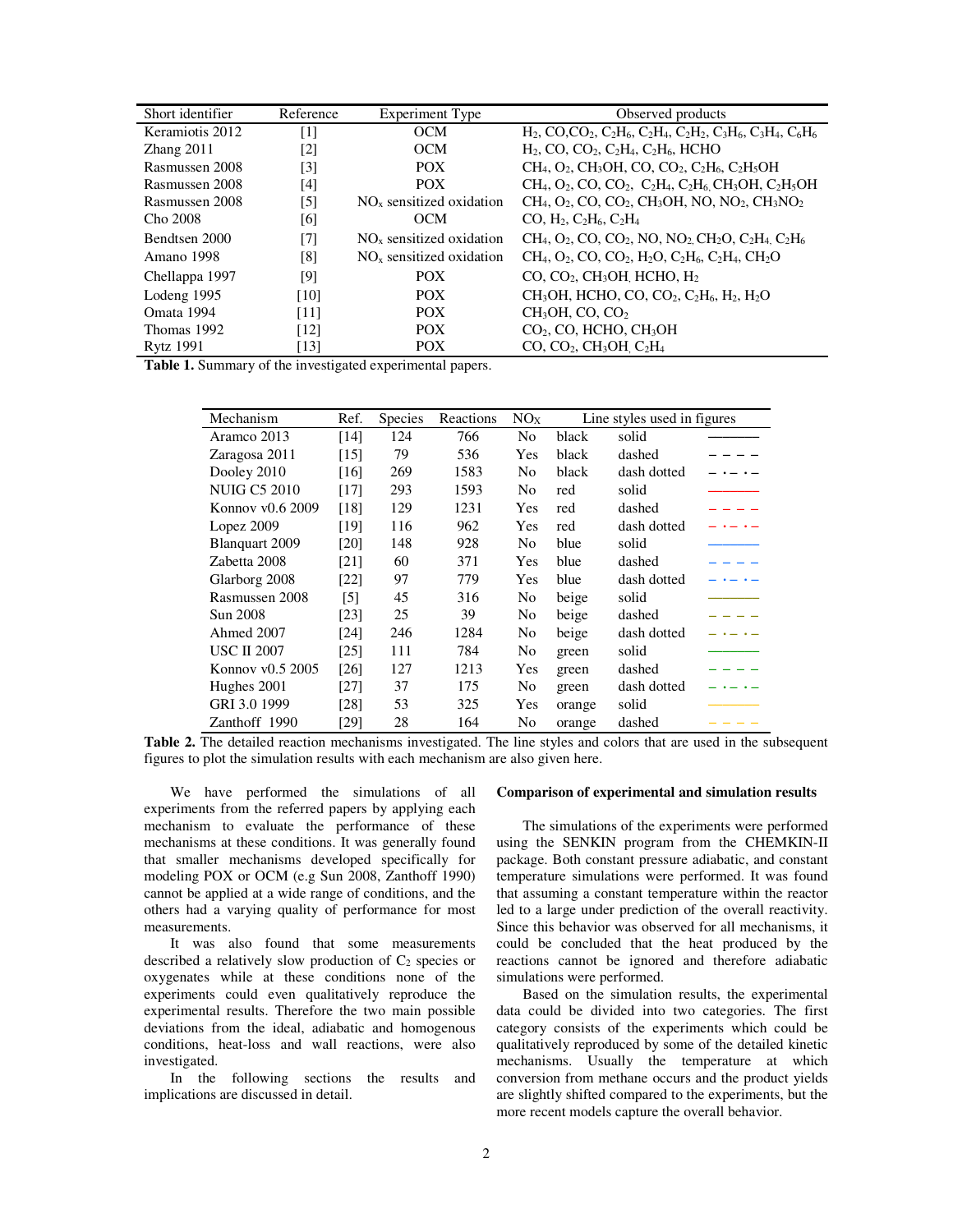The experiments of Rasmussen *et. al.* [3-5], Amano *et. al.* [8], Bendtsen *et al*. [7] and Keramiotis *et al*. [1] were acceptably reproduced by several mechanisms. Due to the relatively small amount of experimental data that was available it was not possible to clearly state which mechanism captures the experimental results the best. Figures 1-3 show some examples of the experimental data along with the simulated results. It can be seen that the discrepancies between the experimental and simulation results are quite varied, and that while a mechanism might reproduce a set of experimental data well, it is never the case for all experiments. Further experiments are required to cover a wider range of experimental conditions, so that a better global mechanism can be produced. However, it can be seen that most modern mechanisms are able to reproduce the temperatures at which the conversion of methane occurs, and also the approximate amounts of the  $C_2$  species. The partially oxygenated products are generally less well described and also several mechanisms lack alcohol chemistry.



**Figure. 1.** Experimental data of Rasmussen *et al*. [4] and simulation results obtained with the investigated mechanisms for CH<sub>3</sub>OH and C<sub>2</sub>H<sub>6</sub> concentration profiles. Conditions are  $p = 90$  bar,  $\varphi = 25.2$ ,  $x_0$ (CH<sub>4</sub>) = 0.0112,  $x_0$ (O<sub>2</sub>) = 0.000889,  $x_0$ (N<sub>2</sub>) = 0.9878. See Table 2 for legend.



**Figure. 2.** Experimental data of Amano *et al*. [8] and simulation results obtained with the investigated mechanisms for CH<sub>4</sub> and C<sub>2</sub>H<sub>4</sub> concentration profiles. Conditions are  $p = 18$  bar,  $\varphi = 1.25$ ,  $x_0$ (CH<sub>4</sub>) = 0.00587 %,  $x_0$ (O<sub>2</sub>) = 0.01114,  $x_0(N_2) = 0.9830$ . See Table 2 for legend.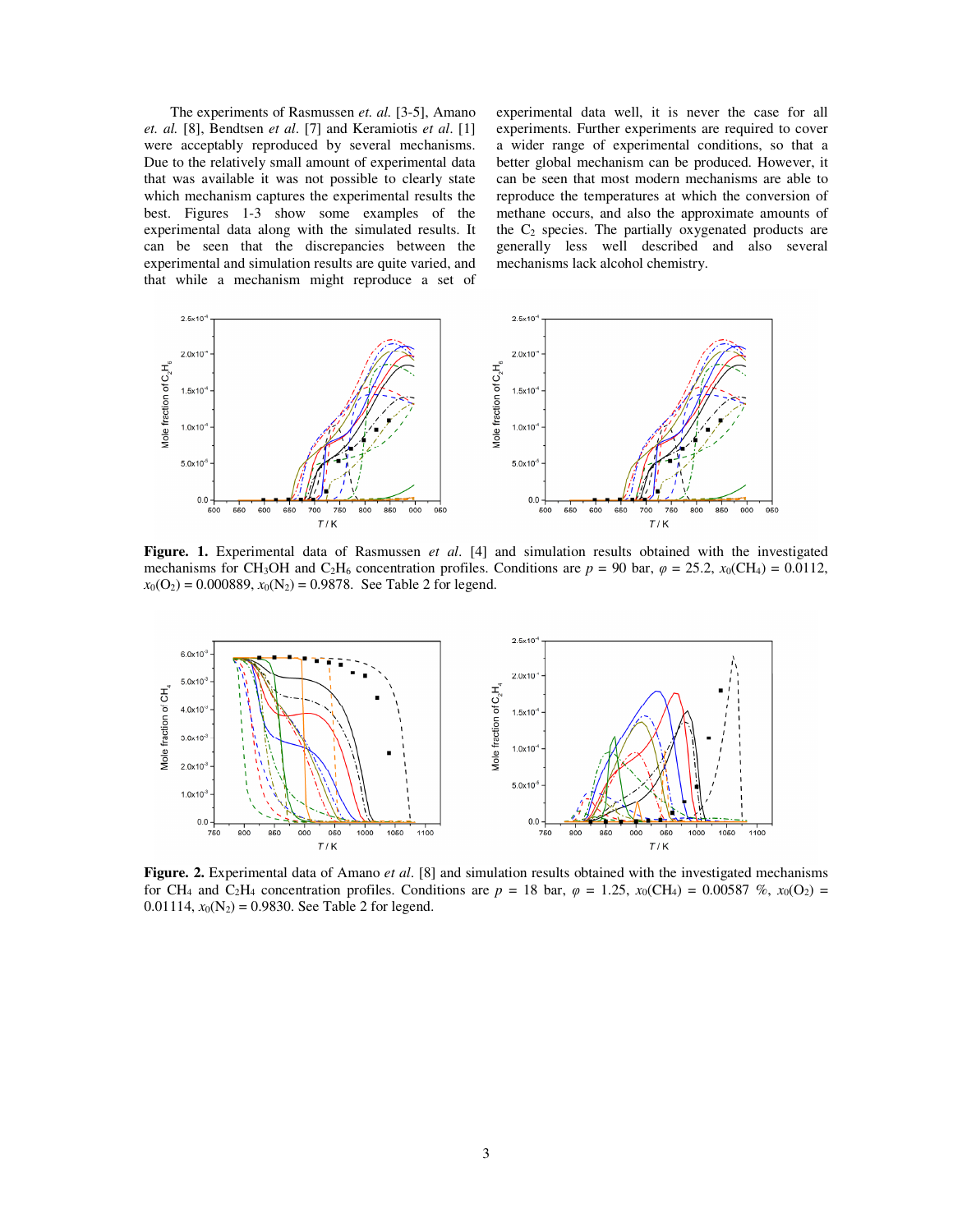

**Figure 3.** Experimental data of Rasmussen *et al*. [5] and simulation results obtained with the investigated mechanisms for CH3OH and CO concentration profiles. Simulations were performed only with mechanisms having NOx submechanisms.

Conditions are  $p = 100$  bar,  $\varphi = 116$ ,  $x_0$ (CH<sub>4</sub>) = 0.0466,  $x_0$ (O<sub>2</sub>) = 803 ppm,  $x_0$ (NO) = 25 ppm,  $x_0$ (NO<sub>2</sub>) = 168 ppm,  $x_0(N_2) = 0.9878$ . See Table 2 for legend.

Since none of the published mechanisms describe well all these "good" experimental data, but the simulation results obtained with one or another mechanism well approximate them, it is possible that a joint, improved detailed mechanism can be created, which describes all these data generally well.

The results show that the GRI 3.0, USC II, Sun 2008 and Zanthoff 1990 mechanisms predict far lower overall reactivity than found in the experiments. The Sun 2008 and Zanthoff 1990 mechanisms were developed specifically for the modelling of POX and OCM conditions, respectively, but both were validated against a small set of experiments, and in the case of Sun 2008 these were all catalytic experiments. While these models could reproduce the experimental data used for their own validation, they cannot describe the other experiments investigated in the present paper. The USC II and GRI 3.0 mechanisms show a similar low reactivity. These mechanisms were developed for high temperature combustion and not validated at ultra-rich conditions.

It is also interesting to note that several experiments cannot be reproduced, even qualitatively, by any of the available kinetic models, such as the experiments of Cho *et al.* [6], Zhang *et al.* [2], Thomas *et al.* [12] and Rytz *et al*. [13]. Figures 4 and 5 present examples of C2 and oxygenated species profiles, and it can be seen that the experiments show a slow buildup of the products in time. Demonstration of the reproducibility of these experiments with new experiments and simulation results is of paramount importance, since these experiments produced conversion and selectivity that are the closest to what is required at an industrial production.



**Figure 4.** Experimental data of Thomas *et al*. [12] and simulation results obtained with the investigated mechanisms for the CH3OH concentration profile. Conditions are  $T = 713$  K  $p = 20$  bar,  $\varphi = 4.5$ ,  $x_0(CH_4) = 0.90$ ,  $x_0(O_2) = 0.10$ . See Table 2 for legend.



**Figure 5.** Experimental data of Cho *et al*. [6] and simulation results obtained with the investigated mechanisms for the  $C_2H_6$  concentration profile. Conditions are  $T = 1023$  K,  $p = 1$  bar,  $\varphi = 2.5$ ,  $x_0$ (CH<sub>4</sub>) = 0.833,  $x_0$ (O<sub>2</sub>) = 0.167. See Table 2 for legend.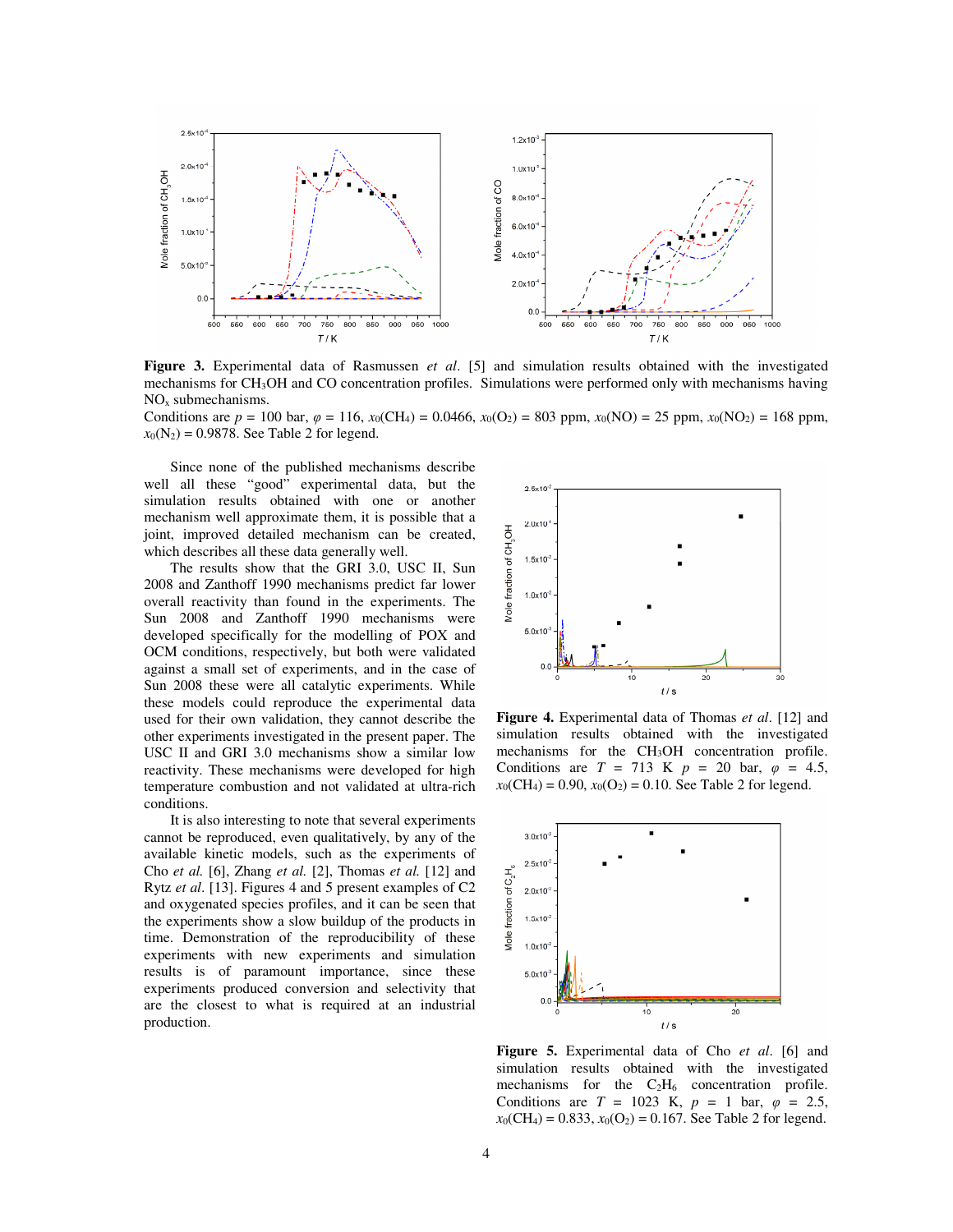In the simulations either an ignition event occurred and all C2 and oxygenate products were converted into  $CO$  and  $CO<sub>2</sub>$  in a very short time, or there was a fast conversion followed by stagnation. This did not match the experimentally observed buildup. The most likely reasons are heat loss, radical loss, recombination or even complex catalytic reactions on the wall of the reactor.

To investigate the effects of the wall, simulations were performed with the Zaragoza 2011 mechanism at the conditions of experiments of Cho *et al*. [6]. Additional simulations were also performed in which a sub-model for radical loss on the reactor wall or methyl radical recombination on the wall were included, or a simulation was performed where a constant rate heatloss was utilized. These are all very simplistic ways of taking into account non-idealities and the purpose here was not to provide an accurate supplementary model to these experiments, but to investigate if a better qualitative description of the experimental results can be obtained by including these effects. The magnitudes of the effects were selected in such a way, so that the influence on the simulation results can be demonstrated.

Radical loss was taken into account with reactions to the wall for radicals H, O, OH and CH3 with a rate coefficient expressed with  $k_{\text{loss}} = 10 \cdot (T/K)^{0.5} \text{ s}^{-1}$ . The methyl recombination reaction on the wall was modelled with an added CH<sub>3</sub> + CH<sub>3</sub>  $\rightarrow$  C<sub>2</sub>H<sub>6</sub> reaction with a rate coefficient of  $2.10^{15}$  cm<sup>3</sup> mol<sup>-1</sup> s<sup>-1</sup>. For heat loss, a constant value of  $340$  J mol<sup>-1</sup> s<sup>-1</sup> was used.

Figure 6 shows the simulation results obtained with the different scenarios. It can be seen that both radical loss and heat loss effects cause the complete conversion of ethane to occur later compared to the ideal homogeneous case, but neither increases the amount of ethane produced or results in a slower depletion after the buildup. By adding an extra methyl recombination pathway on the reactor wall, the amount of ethane formed in the simulations could be increased but even this way an ignition event occurs.

These simple simulations suggest that the influence of the reactor walls is rather complex as none of the simple models could provide results that even qualitatively match with the experiments. This means that further detailed studies on the significance of wall reactions on the POX and OCM processes are needed.



**Figure 6.** Experimental and simulated  $C_2H_6$ concentration profiles of Cho et al. [6]. Simulations were performed with the Zaragoza mechanism [15], and its extended versions.

#### **Conclusions**

A study has been carried out to investigate the possibilities of modeling partial oxidation (POX) and oxidative coupling of methane (OCM) using detailed reaction mechanisms. Up-to-date generic reaction mechanisms usually provided realistic results at many experimental conditions, while mechanisms developed specifically for modeling of POX or OCM did not provide good results at a wide range of conditions. However, no single reaction mechanism could be selected then gave evenly good results at all conditions. Good to acceptable reproduction of a part of the experimental data with homogeneous simulations might indicate that these data could be used as validation targets at the development of an improved detailed mechanism that describes well all these experimental findings.

It was also found that a part of the experimental results could not be reproduced with homogeneous kinetic simulations using any of the mechanisms. A possible explanation is that in these experiments the reactor walls played a very significant role. Attempts were made to take the effects of the wall into account using simple sub-models for radical loss or recombination on the wall, but none of these extended models provided simulation results even qualitatively similar to the experimental data. This suggests that the reactor wall may have a complex effect on the whole reactive system at some conditions.

#### **Acknowledgements**

The authors acknowledge the support of Hungarian Scientific Research Fund OTKA (ERA Chemistry grant NN100523).